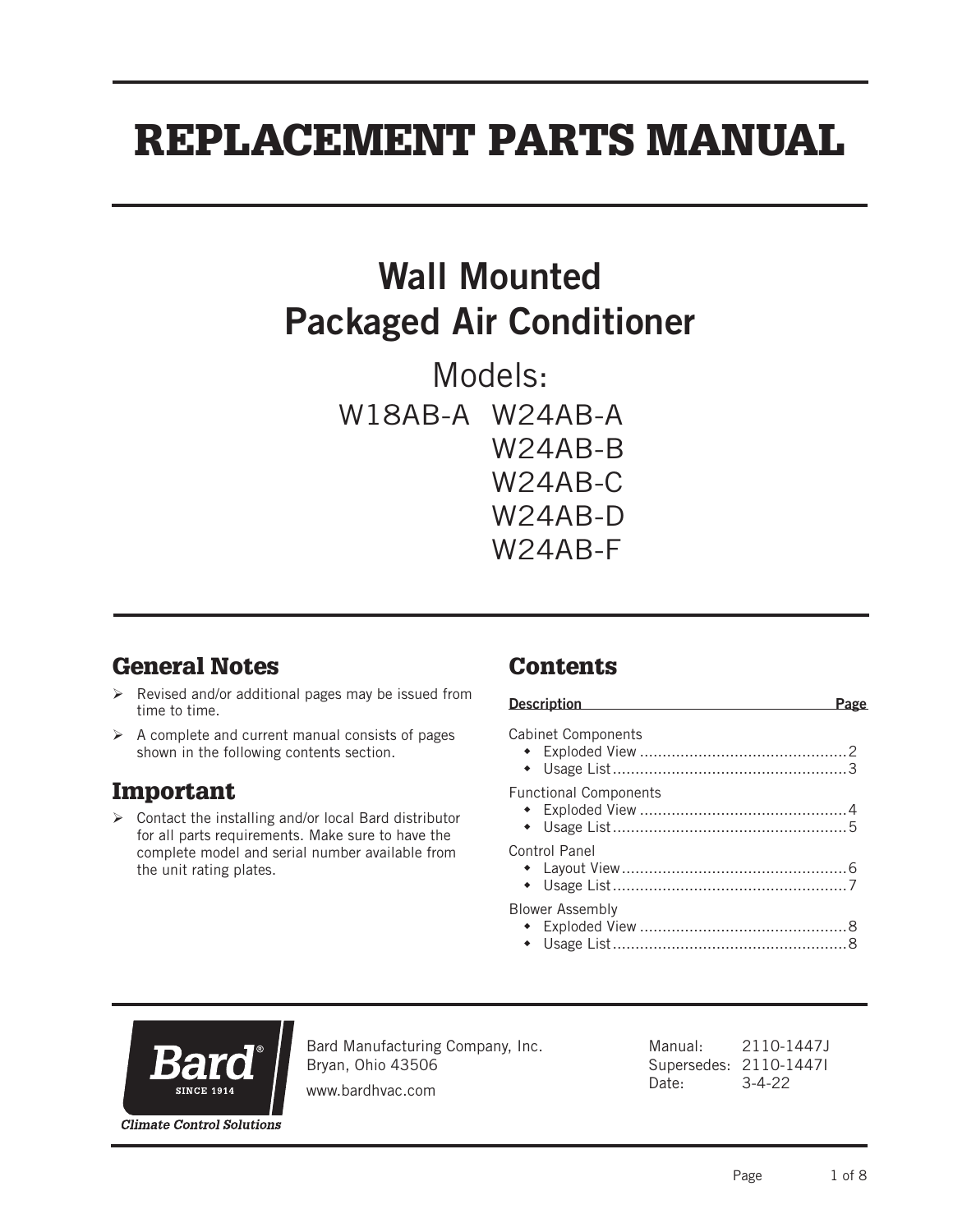#### CABINET COMPONENTS



SEXP-907 C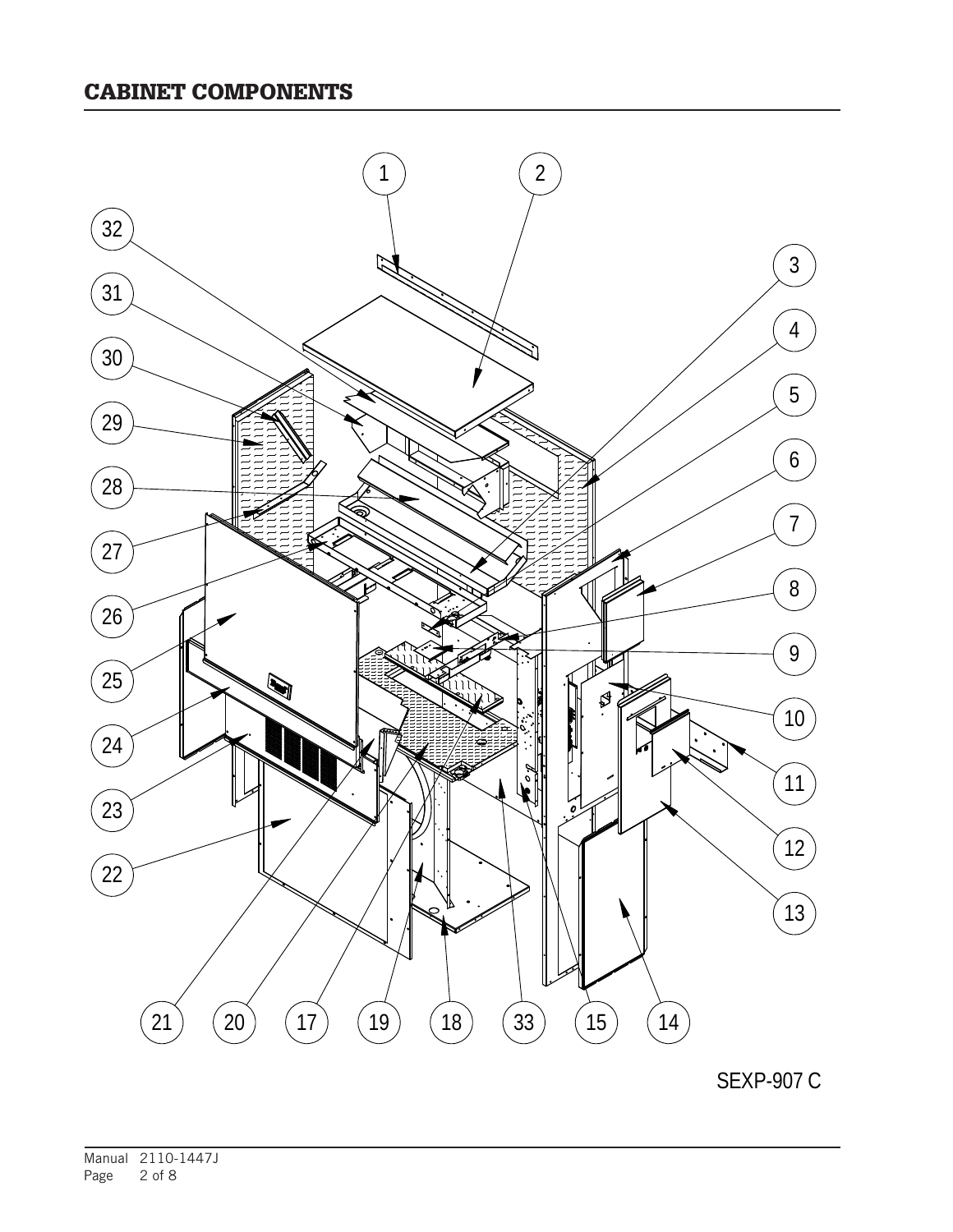| Dwg No.                          | <b>Part Number</b>                     | <b>Description</b>                                                         | A-BA81W             | W24AB-A             | W24AB-B             | W24AB-D             | W24AB-C             | <b>W24AB-F</b>      |
|----------------------------------|----------------------------------------|----------------------------------------------------------------------------|---------------------|---------------------|---------------------|---------------------|---------------------|---------------------|
| 1                                | $113 - 141 - * ①$                      | Top Rain Flashing                                                          | X                   | X                   | Χ                   | X                   | Χ                   | X                   |
| 1                                | 113-361 ©                              | Top Rain Flashing                                                          | Χ                   | Χ                   | Χ                   | Χ                   | Χ                   | Χ                   |
| $\mathbf{1}$                     | 113-141-4 <sup>3</sup>                 | Top Rain Flashing                                                          | Χ                   | Χ                   | Χ                   | Χ                   | Χ                   | Χ                   |
| $\overline{c}$<br>$\overline{c}$ | S507-311-* 1<br>S507-318-* 3           | Top<br>Top                                                                 | X<br>X              | X<br>X              | X<br>X              | X<br>X              | Χ<br>X              | X<br>Χ              |
| $\overline{c}$                   | S507-317 <sup>2</sup>                  | Top                                                                        | X                   | Χ                   | Χ                   | Χ                   | Χ                   | Χ                   |
| 3                                | S123-126                               | Drain Pan                                                                  | X                   | X                   | X                   | X                   | X                   | X                   |
| 3                                | S123-140 @®                            | Drain Pan                                                                  | Χ                   | Χ                   | Χ                   | Χ                   | Χ                   | Χ                   |
| $\overline{4}$<br>$\overline{4}$ | S509-445                               | Upper Back                                                                 | X                   | X                   | X                   | X                   | Χ                   | Χ                   |
| $\overline{4}$                   | S509-447 <sup>3</sup><br>S509-449 2    | Upper Back<br>Upper Back                                                   | X<br>X              | Χ<br>X              | Χ<br>X              | X<br>X              | Χ<br>Χ              | Χ<br>Χ              |
| 5                                | 105-1302                               | Grommet Retainer                                                           | X                   | X                   | X                   | X                   | Χ                   | X                   |
| 6                                | \$501-933-* <sup>0</sup>               | <b>Right Side</b>                                                          | X                   | X                   | X                   | Χ                   | X                   | Χ                   |
| 6                                | S501-994 <sup>②</sup>                  | <b>Right Side</b>                                                          | X                   | X                   | X                   | X                   | X                   | Χ                   |
| 6<br>$\overline{7}$              | S501-937 3                             | <b>Right Side</b>                                                          | X<br>X              | Χ<br>X              | Χ<br>X              | X<br>X              | Χ                   | Χ                   |
| 7                                | S543-175-* <sup>0</sup><br>S543-185 2  | Right Side Cover Plate (Outer)<br>Right Side Cover Plate (Outer)           | Χ                   | Χ                   | Χ                   | Χ                   | X<br>Χ              | Χ<br>Χ              |
| 7                                | S543-184 <sup>3</sup>                  | Right Side Cover Plate (Outer)                                             | X                   | X                   | X                   | X                   | Χ                   | Χ                   |
| 8                                | 113X480                                | Filter Bracket                                                             | $\overline{c}$      | $\overline{c}$      | $\overline{c}$      | $\overline{c}$      | $\overline{c}$      | $\overline{c}$      |
| 9                                | 137-259                                | Fill Plate                                                                 | Χ                   | Χ                   | Χ                   | X                   | Χ                   | Χ                   |
| 10                               | S132-104                               | Control Panel Cover (Inner)                                                | X                   | X                   | X                   | X                   |                     |                     |
| 10<br>11                         | S132-172                               | Control Panel Cover (Inner)                                                |                     |                     |                     |                     | Χ<br>Χ              | Χ<br>X              |
| 12                               | 113-140<br>\$153-218 <sup>0</sup>      | <b>Bottom Mounting Bracket</b><br>Disconnect Access Door                   | Χ<br>X              | Χ<br>X              | Χ<br>X              | Χ<br>X              | Χ                   | X                   |
| 12                               | S153-405 <sup>2</sup>                  | <b>Disconnect Access Door</b>                                              | X                   | Χ                   | Χ                   | X                   | Χ                   | Χ                   |
| 12                               | S153-387 <sup>3</sup>                  | Disconnect Access Door                                                     | X                   | X                   | X                   | X                   | Χ                   | Χ                   |
| 13                               | \$533-228-* <sup>0</sup>               | Control Panel Cover (Outer)                                                | X                   | X                   | X                   | X                   | X                   | X                   |
| 13                               | S533-235 @                             | Control Panel Cover (Outer)                                                | Χ                   | Χ                   | Χ                   | X                   | Χ                   | Χ                   |
| 13<br>14                         | S533-236 3<br>$118 - 124 - * ①$        | Control Panel Cover (Outer)<br>Side Grille                                 | Χ<br>$\overline{c}$ | Χ<br>$\overline{c}$ | Χ<br>$\overline{c}$ | Χ<br>$\overline{c}$ | Χ<br>$\overline{c}$ | Χ<br>$\overline{2}$ |
| 14                               | 118-140 2                              | Side Grille                                                                | $\overline{c}$      | $\overline{c}$      | $\overline{c}$      | $\overline{c}$      | 2                   | 2                   |
| 14                               | 118-141 <b>3</b>                       | Side Grille                                                                | $\overline{c}$      | $\mathfrak{p}$      | $\overline{2}$      | 2                   | $\overline{c}$      | $\overline{c}$      |
| 15                               | Control Panel Assembly                 | See Control Panel Assy. Drawing & Parts List Assy.                         | X                   | Χ                   | Χ                   | X                   | Χ                   | X                   |
| 17                               | S536-176                               | Cond. Partition Block Off Plate                                            | X                   | X                   | X                   | X                   | X                   | X                   |
| 17                               | S536-878 <sup>2</sup>                  | Cond. Partition Block Off Plate                                            | Χ                   | Χ                   | Χ                   | Χ                   | Χ                   | Χ                   |
| 18<br>18                         | S127-467<br>S127-534 <sup>@</sup>      | Lower Base<br>Lower Base                                                   | X<br>Χ              | X<br>Χ              | X<br>Χ              | X<br>X              | X<br>X              | X<br>Χ              |
| 19                               | 125-080                                | Fan Shroud                                                                 | X                   | X                   | X                   | X                   | X                   | X                   |
| 19                               | 125-082 <sup>2</sup>                   | Fan Shroud                                                                 | Χ                   | Χ                   | Χ                   | Χ                   | Χ                   | Χ                   |
| 20                               | S521X528                               | <b>Condenser Partition</b>                                                 | X                   | X                   | X                   | X                   | X                   | X                   |
| 20<br>21                         | S521-553 <sup>@</sup>                  | <b>Condenser Partition</b>                                                 | Χ<br>X              | Χ<br>X              | Χ<br>X              | Χ<br>X              | Χ<br>X              | Χ<br>$\overline{X}$ |
| 22                               | FAD-NE2<br>$118 - 101 - * 0$           | Fresh Air Damper Assembly<br>Condenser Grille                              | X                   | X                   | X                   | X                   | X                   | X                   |
| 22                               | 118-106 <sup>2</sup>                   | Condenser Grille                                                           | Χ                   | Χ                   | Χ                   | Χ                   | Χ                   | Χ                   |
| 22                               | 118-144 <sup>3</sup>                   | Condenser Grille                                                           | X                   | X                   | Χ                   | Χ                   | Χ                   | Χ                   |
| 23                               | S553-537-* 1                           | Vent Option Door                                                           | X                   | X                   | X                   | X                   | Χ                   | Χ                   |
| 23<br>23                         | S553-547 <sup>©</sup>                  | Vent Option Door                                                           | X<br>Χ              | Χ                   | Χ                   | X<br>Χ              | Χ                   | Χ                   |
| 23                               | S553-548 <sup>3</sup><br>\$553-539-* 0 | Vent Option Door<br>Vent Option Door with ERV                              | X                   | Χ<br>X              | Χ<br>X              | X                   | Χ<br>Χ              | Χ<br>Χ              |
| 23                               | S553-555 @                             | Vent Option Door with ERV                                                  | X                   | X                   | X                   | X                   | X                   | X                   |
| 23                               | S553-556 <sup>3</sup>                  | Vent Option Door with ERV                                                  | Χ                   | Χ                   | Χ                   | Χ                   | Χ                   | Χ                   |
| 23                               | S553-666-* <sup>0</sup>                | Vent Option Door with CRV or ECON-S<br>Vent Option Door with CRV or ECON-S | Χ                   | Χ                   | Χ                   | Χ                   | Χ<br>Χ              | Χ<br>Χ              |
| 23<br>23                         | S553-692 3<br>S553-693 <sup>@</sup>    | Vent Option Door with CRV or ECON-S                                        | Χ<br>Χ              | Χ<br>Χ              | Χ<br>Χ              | X<br>Χ              | Χ                   | Χ                   |
| 24                               | \$553-538-* 0                          | Filter Door                                                                | X                   | X                   | X                   | Χ                   | Χ                   | X                   |
| 24                               | S553-552-* 3                           | Filter Door                                                                | Χ                   | Χ                   | Χ                   | Χ                   | Χ                   | Χ                   |
| 24                               | S553-551 <sup>②</sup>                  | Filter Door                                                                | Χ                   | Χ                   | Χ                   | Χ                   | Χ                   | Χ                   |
| 25                               | S514-240-* 1                           | <b>Upper Front</b>                                                         | Χ                   | X                   | X                   | X                   | Χ                   | X                   |
| 25<br>25                         | S514-237-* 3<br>S514-236 <sup>2</sup>  | Upper Front<br>Upper Front                                                 | Χ<br>Χ              | Χ<br>Χ              | Χ<br>Χ              | Χ<br>Χ              | Χ<br>Χ              | Χ<br>Χ              |
| 26                               | 121X480                                | <b>Blower Partition</b>                                                    | Χ                   | X                   | X                   | X                   | Χ                   | $\overline{X}$      |
| 27                               | 105X850                                | Side Support                                                               | X                   | Χ                   | X                   | Χ                   | Χ                   | X                   |
| 28                               | 137-694                                | Bottom Evaporator Fill                                                     | X                   | X                   | Χ                   | Χ                   | Χ                   | X                   |
| 29                               | S501-934-* <sup>1</sup>                | Left Side                                                                  | Χ                   | X                   | Χ                   | X                   | Χ                   | X                   |
| 29                               | S501-995 2                             | Left Side                                                                  | Χ                   | Χ                   | Χ                   | Χ                   | Χ                   | Χ                   |
| 29<br>30                         | S501-940 3<br>147-044                  | Left Side                                                                  | Χ<br>Χ              | Χ<br>X              | Χ<br>X              | X<br>X              | Χ<br>Χ              | Χ<br>X              |
| 31                               | S111X032                               | Evaporator Support<br>Outlet Air Frame Assembly                            | X                   | Χ                   | Χ                   | Χ                   | Χ                   | X                   |
| 32                               | 135X127                                | <b>Heat Shield</b>                                                         | X                   | X                   | X                   | X                   | X                   | X                   |
| 33                               | 109-444                                | Lower Back                                                                 | X                   | Χ                   | X                   | X                   | X                   | X                   |
| 33                               | 109-446 <sup>3</sup>                   | Lower Back                                                                 | Χ                   | Χ                   | Χ                   | Χ                   | Χ                   | Χ                   |
| 33                               | 109-448 2                              | Lower Back                                                                 | Χ                   | Χ                   | Χ                   | Χ                   | Χ                   | Χ                   |
| <b>NS</b>                        | 5252-033                               | <b>Bard Nameplate</b>                                                      | Χ                   | X                   | X                   | X                   | Χ                   | X                   |

#### CABINET COMPONENTS

 Exterior cabinet parts are manufactured with various paint color options. To ensure the proper paint color is received, include the complete model and serial number of the unit for which cabinet parts are being ordered. **2** Exterior cabinet parts are manufactured from stainless steel Code "S"

Exterior cabinet parts are manufactured from aluminum Code "A"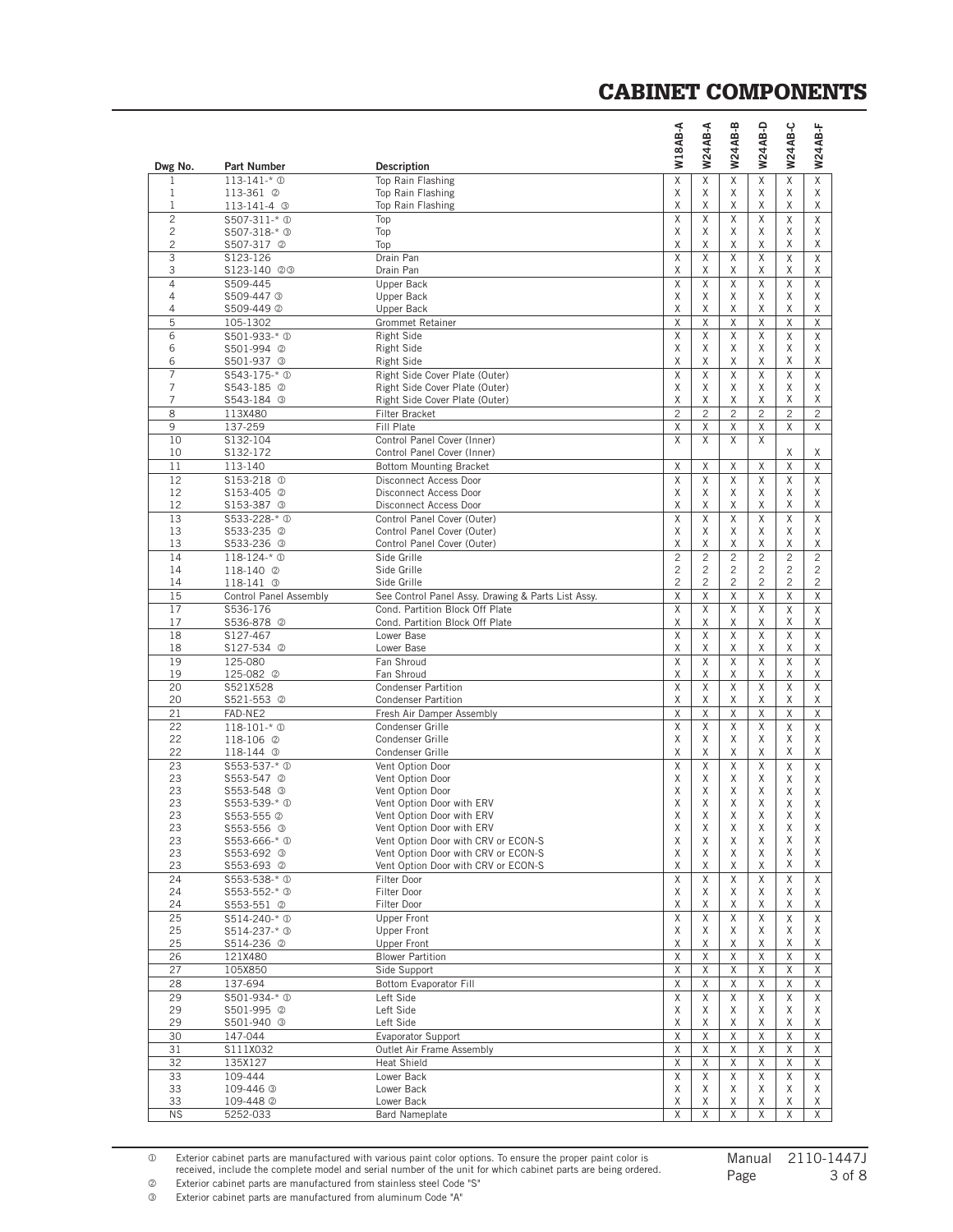## FUNCTIONAL COMPONENTS

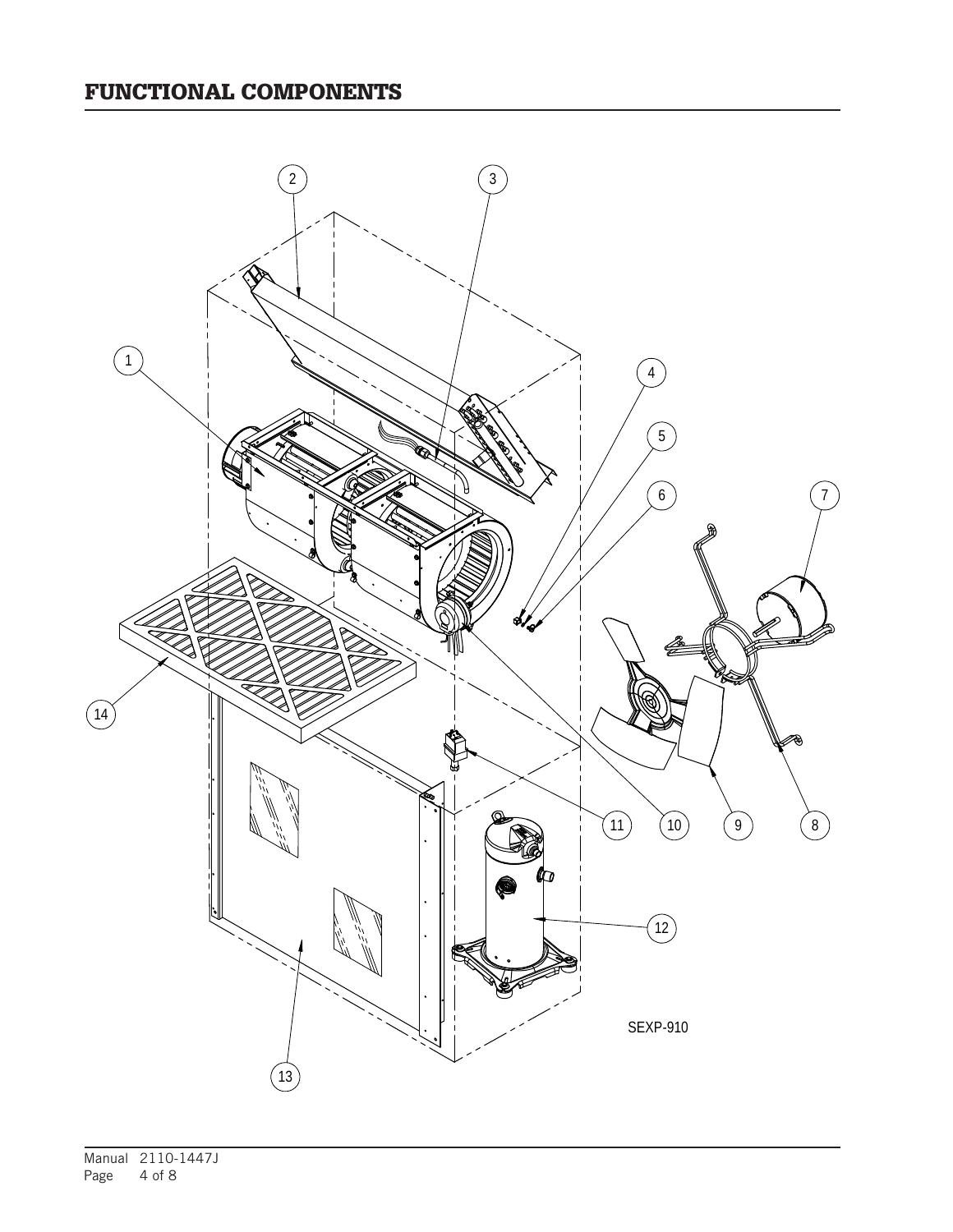| Dwg No.                          | <b>Part Number</b>                | <b>Description</b>                                                                                 | W18AB-A        | W24AB-A        | W24AB-B        | W24AB-C        | W24AB-D        | <b>W24AB-F</b> |
|----------------------------------|-----------------------------------|----------------------------------------------------------------------------------------------------|----------------|----------------|----------------|----------------|----------------|----------------|
| 1<br>1                           | S900-358-002<br>S900-359-001      | <b>Blower Assembly</b><br><b>Blower Assembly</b>                                                   |                | Χ              | X              | X              | X              | Χ              |
| 1                                | S900-358-001                      | <b>Blower Assembly</b>                                                                             | X              |                |                |                |                |                |
| $\overline{2}$<br>$\overline{c}$ | 917-0381BX<br>917-0382BX          | Evaporator Coil with Distributor Assembly<br>Evaporator Coil - Coated with Distributor Assembly    | X<br>X         |                |                |                |                |                |
| 2                                | 917-0353BX                        | Evaporator Coil with Distributor Assembly                                                          |                | Χ              | X              | X              | X              | X              |
| $\overline{c}$                   | 917-0354BX                        | Evaporator Coil - Coated with Distributor Assembly                                                 |                | X              | X              | X              | X              | X              |
| 3<br>3                           | 800-0458<br>800-0481              | Distributor Assembly<br>Distributor Assembly                                                       | X              | X              | Χ              | X              | X              | Χ              |
| $\overline{4}$                   | 1171-023                          | 1/4" Receptacle                                                                                    | X              | X              | X              | X              | X              | Χ              |
| 5                                | 1171-024                          | 1/4" Turn Retainer                                                                                 | X              | X              | Χ              | Χ              | X              | X              |
| 6                                | 1171-022                          | 1/4" Turn Fastener                                                                                 | X              | X              | X              | X              | X              | X              |
| $\overline{7}$<br>7              | 8103-028<br>8103-030              | <b>Condenser Motor</b><br><b>Condenser Motor</b>                                                   | X              | X              | X              | X              | X              | X              |
| 8                                | 8200-001                          | Fan Motor Mount                                                                                    | X              | X              | X              | Χ              | X              | X              |
| 8                                | 8200-050 <sup>1</sup>             | Stainless Steel Fan Motor Mount                                                                    | X              | Χ              | Χ              | X              | X              | X              |
| 9                                | 5151-033                          | Fan Blade                                                                                          | X              | X              | X              |                | X              | $\sf X$        |
| 9<br>9                           | 5151C003 <sup>0</sup><br>5151-046 | Coated Fan Blade<br>Fan Blade                                                                      | X              | X              | X              | X              | X              | X              |
| 9                                | 5151C046 <sup>1</sup>             | Coated Fan Blade                                                                                   |                |                |                | X              |                |                |
| 10                               | $CMC-31$                          | Dirty Filter Switch Kit                                                                            | X              | X              | Χ              | X              | X              | X              |
| 11<br>11                         | <b>CMA-37</b><br><b>CMA-38</b>    | Modulating Low Ambient Control (Screw On) 2<br>460V Modulating Low Ambient Control 2               | X              | X              | X              | X              | X              | X              |
| 12                               | 8000-433                          | Compressor                                                                                         | X              |                |                |                |                |                |
| 12                               | 8000-434                          | Compressor                                                                                         |                | X              |                |                |                |                |
| 12<br>12                         | 8000-435<br>8000-436              | Compressor<br>Compressor                                                                           |                |                | X              | X              |                | X              |
| 12                               | 8000-437                          | Compressor                                                                                         |                |                |                |                | X              |                |
| 13                               | 5051-205BX                        | Condenser Coil                                                                                     | X              |                |                |                |                |                |
| 13                               | 5054-205BX                        | Condenser Coil - Coated                                                                            | X              |                |                |                |                |                |
| 13<br>13                         | 5051-204BX<br>5054-204BX          | Condenser Coil<br>Condenser Coil - Coated                                                          |                | Χ<br>X         | X<br>X         | X<br>X         | X<br>X         | Χ<br>Χ         |
| 14                               | 7004-011                          | Air Filter 1" Throw-Away (16x25x1)                                                                 | X              | X              | X              | X              | X              | Χ              |
| 14                               | 7003-032                          | Air Filter 1" Washable 2 (16x25x1)                                                                 | X              | χ              | Χ              | X              | X              | Χ              |
| 14                               | 7004-025                          | Air Filter 2" Pleated 2 (16x25x2)                                                                  | Χ              | X              | X              | X              | X              | Χ              |
| 14<br>14                         | 7004-059<br>7004-061              | Air Filter 2" Pleated - MERV 11 @ (16x25x2)<br>Air Filter 2" Pleated - MERV 13 $\oslash$ (16x25x2) | Χ<br>X         | Χ<br>X         | X<br>X         | Χ<br>X         | X<br>X         | Χ<br>Χ         |
| <b>NS</b>                        | 8406-142                          | High Pressure Switch (Screw On)                                                                    | Χ              | Χ              | Χ              | X              | Χ              | Χ              |
| <b>NS</b>                        | 8406-140                          | Low Pressure Switch (Screw On)                                                                     | Χ              | Χ              | Χ              | Χ              | Χ              | X              |
| <b>NS</b>                        | 5201-021                          | Filter Drier                                                                                       | $\times$       | X              | X              | X              | X              | X              |
| <b>NS</b>                        | 5451-024                          | Tubing Isolation Grommet                                                                           | Χ              | Χ              | Χ              | Χ              | Χ              | Χ              |
| <b>NS</b>                        | 6031-009                          | Coremax Value Core                                                                                 | X              | Χ              | Χ              | Χ              | X              | Χ              |
| <b>NS</b>                        | 1171-028                          | Filter Door Clip                                                                                   | 2              | $\overline{c}$ | $\overline{c}$ | 2              | $\overline{c}$ | 2              |
| <b>NS</b>                        | 1171-057                          | Filter Door Screw                                                                                  | $\overline{c}$ | $\overline{c}$ | $\overline{c}$ | $\overline{c}$ | $\overline{c}$ | $\mathbf{2}$   |
| <b>NS</b>                        | 1171-027                          | Filter Door Screw Retainer                                                                         | 2              | $\overline{c}$ | $\mathbf{2}$   | $\overline{c}$ | $\overline{c}$ | 2              |
| <b>NS</b>                        | <b>CMC-29</b>                     | Freeze Thermostat Kit                                                                              | X              | X              | Χ              | Χ              | X              | X              |

NS – Not Shown

 $<sup>0</sup>$  – Used with stainless steel cabinet option</sup>

– Optional on these models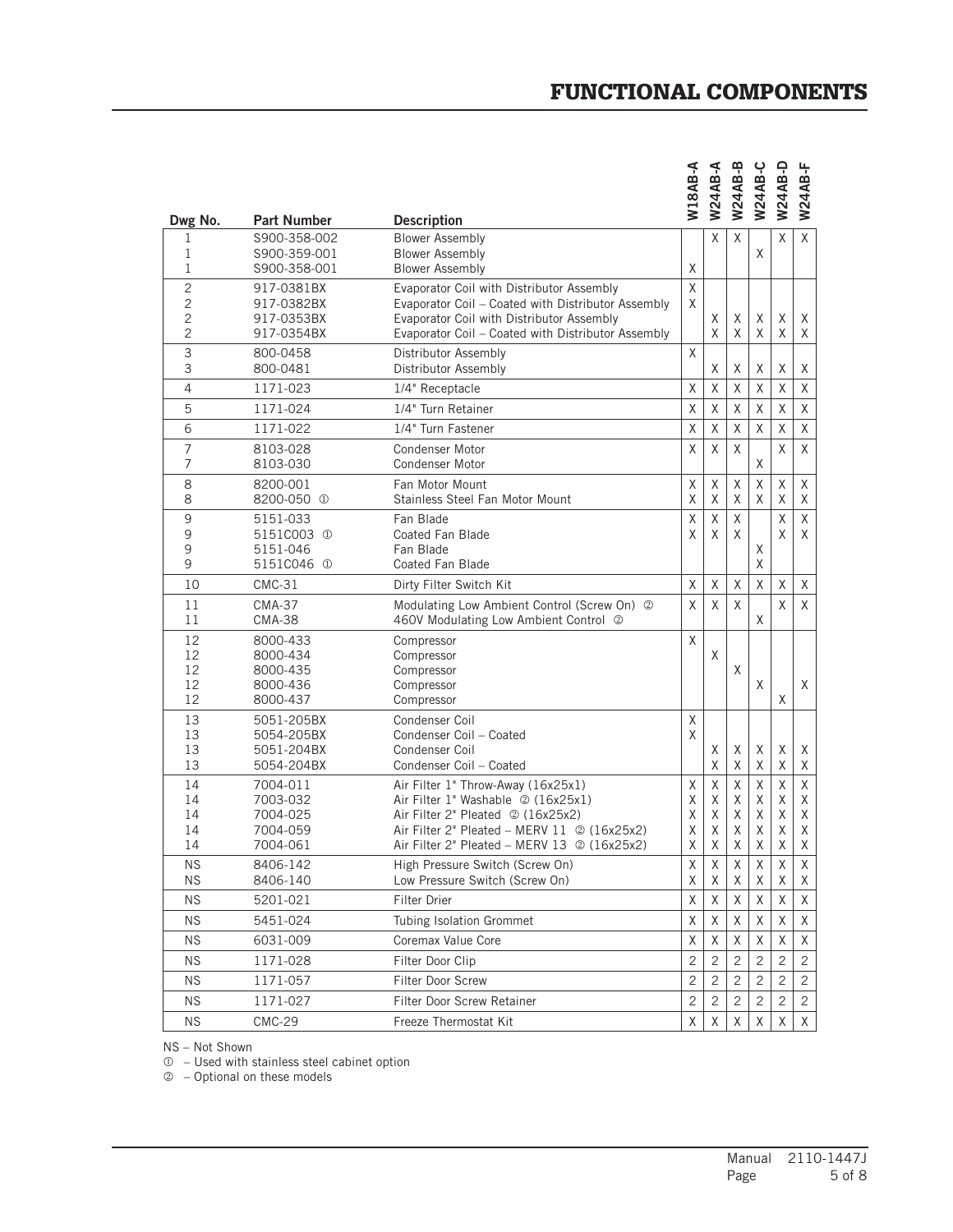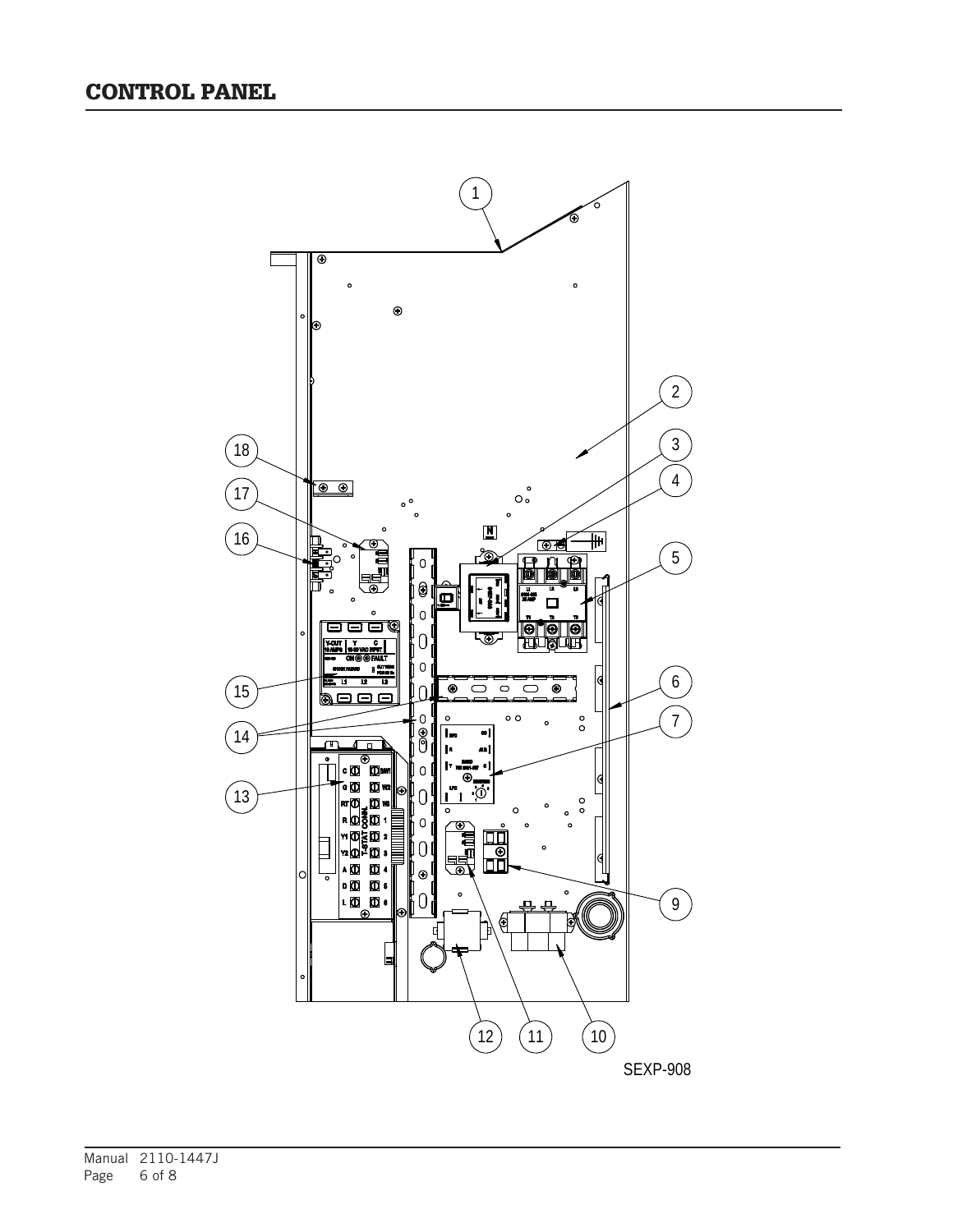#### CONTROL PANEL

| Dwg No.                | <b>Part Number</b>               | <b>Description</b>                                                                    | <b>W18AB-A</b> | <b>W24AB-A</b> | <b>W24AB-B</b> | W24AB-C | <b>W24AB-D</b> | W24AB-F     |
|------------------------|----------------------------------|---------------------------------------------------------------------------------------|----------------|----------------|----------------|---------|----------------|-------------|
| $\mathbf 1$            | 117X137                          | Control Panel Top                                                                     | X              | X              | X              | X       | Χ              | $\mathsf X$ |
| $\overline{c}$         | 117X407                          | <b>Control Panel</b>                                                                  | X              | X              | X              | X       | X              | X           |
| 3                      | 8407-068                         | Transformer                                                                           | X              | X              | X              |         | Χ              | X           |
| 3                      | 8407-069                         | <b>Transformer</b>                                                                    |                |                |                | X       |                |             |
| 4                      | 8611-006                         | <b>Ground Terminal</b>                                                                | X              | X              | X              | X       | Χ              | X           |
| 5<br>5                 | 8401-033<br>8401-035             | <b>Compressor Contactor</b><br><b>Compressor Contactor</b>                            | X              | X              | Χ              | Χ       | X              | Χ           |
| 6                      | 135-122                          | Wire Shield                                                                           | X              | X              | X              | X       | X              | X           |
| $\overline{7}$         | S8201-169                        | <b>Compressor Control Module</b>                                                      | X              | X              | X              | X       | X              | X           |
| 9                      | 8607-017                         | Terminal Block (Optional)                                                             | X              | X              | X              | X       | X              | X           |
| 10<br>10<br>10         | 8552-047<br>8552-050<br>8552-002 | <b>Compressor Capacitor</b><br><b>Compressor Capacitor</b><br>Outdoor Motor Capacitor | X              | X              | X              | X       | Χ              | Χ           |
| 11                     | 8201-130                         | Alarm Relay (Optional)                                                                | Χ              | Χ              | Χ              | X       | Χ              | X           |
| 12                     | 8551-004                         | Start Device (PTCR) (Optional)                                                        | X              | X              |                |         | X              |             |
| 13                     | 8607-063                         | Low Voltage Terminal Strip                                                            | X              | X              | X              | X       | X              | X           |
| 14<br>14               | 8611-140-1400<br>8611-140-0500   | Cable Duct - 14" Piece<br>Cable Duct - 5" Piece                                       | X<br>X         | X<br>X         | X<br>X         | X<br>X  | Χ<br>X         | X<br>X      |
| 15                     | 8201-126                         | <b>Phase Monitor</b>                                                                  |                |                | X              | X       |                | X           |
| 16                     | 8607-042                         | <b>Blower Speed Terminal</b>                                                          | X              | X              | X              | X       | Χ              | X           |
| 17                     | 8201-130                         | <b>Blower Control Relay</b>                                                           | X              | X              | X              | X       | Χ              | X           |
| 18                     | 141-188                          | Plug Support Bracket                                                                  | Χ              | X              | X              | X       | Χ              | X           |
| <b>NS</b>              | 3000-1598                        | <b>Blower Power Plug</b>                                                              | X              | X              | X              | X       | X              | X           |
| <b>NS</b><br><b>NS</b> | 3000-1607<br>3000-1599           | <b>Blower Speed Plug</b><br><b>Blower Speed Plug</b>                                  | X              | X              | X              | X       | X              | X           |
| <b>NS</b>              | 3000-1524                        | Vent Jumper Plug                                                                      | X              | X              | X              | X       | X              | X           |
| <b>NS</b>              | 8615-035                         | Circuit Breaker 20A 2 Pole (Opt.) 1                                                   | X              |                |                |         | X              |             |
| <b>NS</b>              | 8615-036                         | Circuit Breaker 25A 2 Pole (Opt.) 1                                                   |                | X              |                |         |                |             |
| <b>NS</b>              | S8615-067                        | Toggle Disconnect (Optional) ①                                                        |                |                |                | X       |                | X           |
| <b>NS</b>              | 8615-056                         | Circuit Breaker 15A 3 Pole (Opt.) ①                                                   |                |                | X              |         |                |             |
| <b>NS</b><br><b>NS</b> | 8607-013<br>113-601              | Terminal Block 2 Pole<br><b>Terminal Block Bracket</b>                                |                |                |                |         |                | X<br>X      |
| <b>NS</b>              | 4095-197                         | Wiring Diagram                                                                        | X              |                |                |         |                |             |
| <b>NS</b>              | 4095-196                         | Wiring Diagram                                                                        |                | X              |                |         | X              |             |
| <b>NS</b>              | 4095-296                         | Wiring Diagram                                                                        |                |                | X              |         |                |             |
| <b>NS</b>              | 4095-381                         | Wiring Diagram                                                                        |                |                |                | X       |                |             |
| <b>NS</b>              | 4095-640                         | Wiring Diagram                                                                        |                |                |                |         |                | X.          |
| <b>NS</b>              | 3000-1224                        | Compressor Plug/Harness                                                               | X              | X              |                |         | X              |             |
| <b>NS</b>              | 3000-1231                        | Compressor Plug/Harness                                                               |                |                | X              | X       |                | Χ           |
| <b>NS</b><br>ΝS        | 3003-047<br>3003-048             | <b>Control Panel Harness</b><br><b>Control Panel Harness</b>                          |                | X              | Χ              | Χ       | Χ              |             |
| <b>NS</b>              | 3003-049                         | <b>Control Panel Harness</b>                                                          |                |                |                |         |                | Χ           |
| <b>NS</b>              | 3003-052                         | <b>Control Panel Harness</b>                                                          | Χ              |                |                |         |                |             |
| <b>NS</b><br><b>NS</b> | 3000-1608<br>S910-2047           | Low Voltage Terminal Block Harness<br>Complete Low Voltage Box Assembly               | Χ<br>Χ         | X<br>Χ         | X<br>Χ         | X<br>Χ  | Χ<br>Χ         | X<br>X      |
|                        |                                  | (Sheet Metal, LVTS & Wire Harness)                                                    |                |                |                |         |                |             |
| <b>NS</b>              | 8201-074                         | Power Switch Relay                                                                    |                | X              |                |         |                |             |

NS = Not Shown

 Circuit breakers listed are for units without electric heat, "0Z" models. See heater replacement parts manual for units with electric heat.